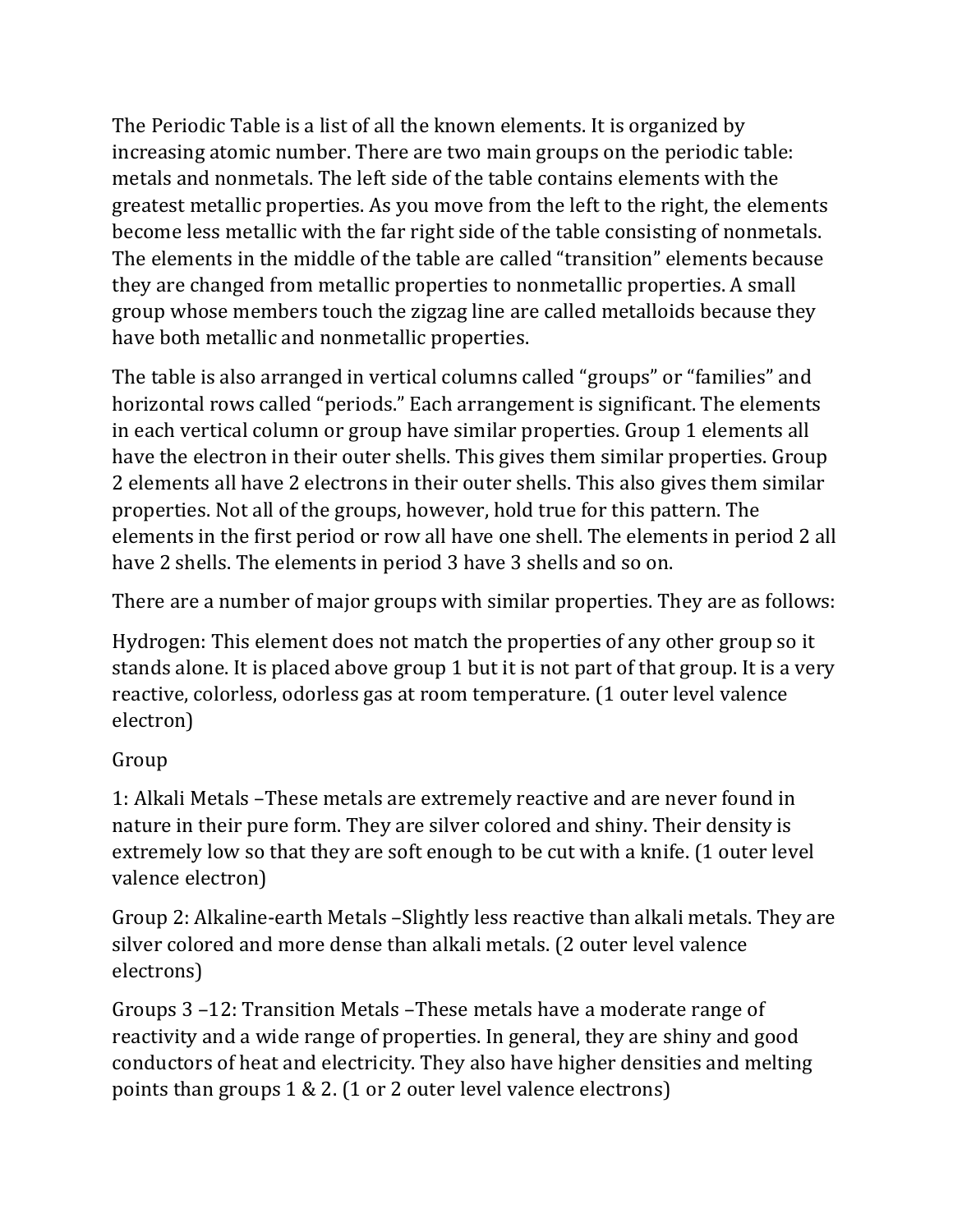Lanthanides and Actinides: These are also transition metals that were taken out and placed at the bottom of the table so the table wouldn't be so wide. The elements in each of these two periods share many properties. The lanthanides are shiny and reactive. The actinides are all radioactive and are therefore unstable.

Group 13: Boron Group - Contains one metalloid and 4 metals. Reactive. Aluminum is in this group. It is also the most abundant metal in the earth's crust. (3 outer level valence electrons)

Group 14: Carbon Group - Contains on nonmetal, two metalloids, and two metals. Varied reactivity. (4 outer level valence electrons)

Group 15: Nitrogen Group – Contains two nonmetals, two metalloids, and one metal. Varied reactivity. (5 outer level valence electrons)

Group 16: Oxygen Group – Contains three nonmetals, one metalloid, and one metal. Reactive group. (6 outer level valence electrons)

Groups 17: Halogens -All nonmetals. Very reactive. Poor conductors of heat and electricity. Tend to form salts with metals. Ex. NaCl: sodium chloride also known as "table salt". (7 outer level valence electrons)

Groups 18: Noble Gases – Unreactive nonmetals. All are colorless, odorless gases at room temperature. All found in earth's atmosphere in small amounts. (8 outer level valence electrons, except helium which has 2 valence electrons)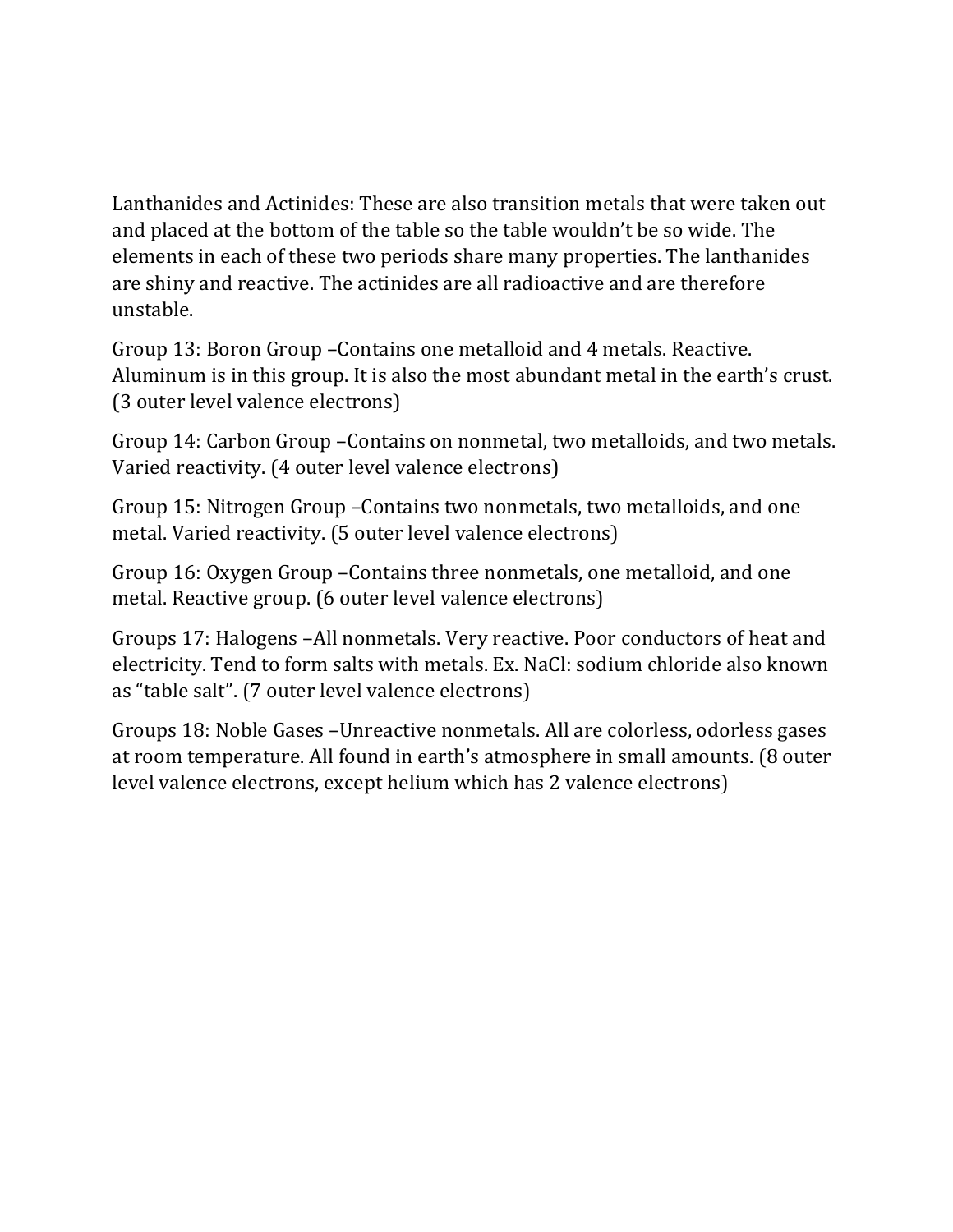## Use these images below to help you understand where the different groups/families are located!  $\bigcirc$

|                      | Alkali Metal            |                     |                                                                                                      |                                   |                         |            |           |                  |           |                                                                                            |          |                 |           |                 |              |              |        |           |  |
|----------------------|-------------------------|---------------------|------------------------------------------------------------------------------------------------------|-----------------------------------|-------------------------|------------|-----------|------------------|-----------|--------------------------------------------------------------------------------------------|----------|-----------------|-----------|-----------------|--------------|--------------|--------|-----------|--|
| Alkaline earth metal |                         |                     |                                                                                                      |                                   |                         | Metalloids |           |                  |           |                                                                                            |          |                 |           |                 |              |              |        |           |  |
|                      | IA.<br>т.<br>Lanthanide |                     |                                                                                                      |                                   |                         |            |           | Non Metals<br>18 |           |                                                                                            |          |                 |           |                 |              |              |        |           |  |
|                      |                         |                     |                                                                                                      |                                   |                         |            |           |                  |           |                                                                                            |          |                 |           |                 |              |              |        |           |  |
| 1                    | Η                       | Actinide            |                                                                                                      |                                   |                         |            | Halogen   |                  |           |                                                                                            |          |                 |           |                 |              |              |        |           |  |
|                      | 1,0079                  | $\bar{2}$<br>IIA    | <b>Transition Metal</b>                                                                              |                                   |                         |            |           |                  |           | He<br>Noble Gas<br>4.0026<br><b>IVA 15</b><br>VA 16 VIA 17 VIIA<br>14<br>13<br><b>IIIA</b> |          |                 |           |                 |              |              |        |           |  |
|                      | ٠                       | ٠                   | Ŧ.<br>$\blacksquare$<br>۰<br>٠<br>$\mathbf{S}$                                                       |                                   |                         |            |           |                  |           |                                                                                            |          |                 |           |                 | 10           |              |        |           |  |
| $\mathbf{2}$         | Li<br>6.941             | <b>Be</b><br>9.0122 | <b>Other Metals</b><br>F<br>C<br>N<br>$\circ$<br>в<br>14.007<br>12.011<br>15,999<br>18,998<br>10.811 |                                   |                         |            |           |                  |           |                                                                                            |          |                 |           |                 | Ne<br>20.180 |              |        |           |  |
|                      | 11                      | 12                  |                                                                                                      | 15<br>16<br>18<br>13<br>54<br>57  |                         |            |           |                  |           |                                                                                            |          |                 |           |                 |              |              |        |           |  |
| $\mathfrak{B}$       | <b>Na</b>               | Mg                  |                                                                                                      | P<br>S<br>CI<br>Si<br>AI<br>VIIIB |                         |            |           |                  |           |                                                                                            |          |                 |           |                 |              |              | Ar     |           |  |
|                      | 22.990                  | 34,305              | з<br>IIIB                                                                                            | IVB 5<br>$\overline{4}$           | $VB$ 6                  | VIB 7      | VIB 8     |                  | э         | 10                                                                                         | IB<br>11 | 12<br>$-$ IIB   | 26.982    | 28,080          | 30.974       | 32,065       | 35,453 | 30,048    |  |
|                      | 19                      | 20                  | 21                                                                                                   | 22                                | 23                      | 24         | 25        | 26               | 27        | 28                                                                                         | 29       | 30 <sub>1</sub> | 35        | 32 <sup>°</sup> | 33           | 34           | 35     | 36        |  |
| $\ddot{4}$           | к                       | Ca                  | <b>Sc</b>                                                                                            | Tì                                | $\overline{\mathsf{v}}$ | Cr         | Mn        | Fe               | Co        | Ni                                                                                         | Cu       | Zn              | Gа        | Ge              | As           | Se           | Br     | Kr        |  |
|                      | 30,000                  | 40.078              | 44.956                                                                                               | 47,887                            | 50.942                  | 51,998     | 54.938    | 55, 845          | 58.933    | 58.893                                                                                     | 63,548   | 05.38           | 66.723    | 72.64           | 74.922       | 78.96        | 79,904 | 83,798    |  |
|                      | 37 <sup>°</sup>         | 38                  | 30                                                                                                   | 48                                | 41                      | 42         | 43        | 44               | 45        | 48                                                                                         | 4P       | 48              | 49        | 60              | 65           | 62           | 63     | 64        |  |
| 5                    | <b>Rb</b>               | <b>Sr</b>           | Y                                                                                                    | Zr                                | <b>N<sub>b</sub></b>    | Mo         | Te        | <b>Ru</b>        | <b>Rh</b> | Pd                                                                                         | Ag       | Cd              | In.       | Sn              | <b>Sb</b>    | Тe           | ı      | Xe        |  |
|                      | 85,458                  | 67.62               | 88,906                                                                                               | 91.224                            | 92.906                  | 95.96      | 98.00     | 101.07           | 102.91    | 106.42                                                                                     | 937.87   | 112.41          | 154.82    | 118.71          | 121.76       | 127.60       | 126.90 | 131.29    |  |
|                      | 88                      | 88                  |                                                                                                      | 72.                               | 73                      | 74         | 75        | 76               | 77        | 70 <sub>1</sub>                                                                            | 79       | 80              | $\bullet$ | 42              | 40           | $\mathbf{H}$ | 85     | <b>BB</b> |  |
| 6                    | Cs                      | Ba                  |                                                                                                      | Hf                                | Ta                      | W          | Re        | Os.              | <b>Ir</b> | Pt                                                                                         | Au       | Hg              | Ti        | Pb              | Bi           | Po           | At     | <b>Rn</b> |  |
|                      | 132.91                  | 137.33              |                                                                                                      | 178.40                            | 180.95                  | 183.84     | 188.21    | 190.23           | 192.22    | 105.08                                                                                     | 196,97   | 200.59          | 204.58    | 207.2           | 208.98       | 200          | 215    | 222       |  |
|                      | $\mathbf{r}$            | m.                  |                                                                                                      | 104                               | 105                     | 108        | spr.      | 108              | 109       | 110                                                                                        | 111      | 112             | 113       | 114             | 115          | 118          | 117    | 118       |  |
| $\overline{7}$       | Fr                      | Ra                  |                                                                                                      | Rf                                | Db                      | Sg         | <b>Bh</b> | <b>Hs</b>        | Mt        | <b>Ds</b>                                                                                  | Rg       | Cn              | Uut       | FI              | Uup          | L٧           | Uus    | Uuo       |  |
|                      | 223                     | 228                 |                                                                                                      | 267                               | 288                     | 271        | 272       | 277              | 276       | 281                                                                                        | 280      | 285             |           | 287             |              | 291          |        |           |  |

| <b>AT</b>     | 58     | 66        | <b>BO</b> | 61  | $rac{1}{2}$   | <b>m</b>  | $\bullet$ | 86     | $\bullet$ | $\bullet$ |        |        |        | 71     |
|---------------|--------|-----------|-----------|-----|---------------|-----------|-----------|--------|-----------|-----------|--------|--------|--------|--------|
| La            | Ce     | Pr        | Nd        | Pm  | Sm            | Eu        | Gd        | Tb     | Dy        | Ho        | Er     | Гm     | YЬ     | Lu     |
| 130.91        | 140.12 | 140.91    | 144.24    | 545 | 150.36        | 151.95    | 157.25    | 150.93 | 162.50    | 104.93    | 567.26 | 156.93 | 173.05 | 174.97 |
| $\rightarrow$ | se.    | <b>DT</b> | 92        | 10  | $\mathbf{04}$ | <b>MS</b> | $\bullet$ | 37     | 98        | 90        | 100    | 101    | 102    | 103    |
| <b>Ac</b>     | Th     | Pa        |           | Np  | Pu            | Am        | Сm        | Bk     | Сf        | Es        | Fm     | Md     | No     |        |
| 227           | 232.04 | 231.04    | 238.03    | 237 | 244           | 243       | 247       | 247    | 251       | 252       | 257    | 258    | 259    | 262    |